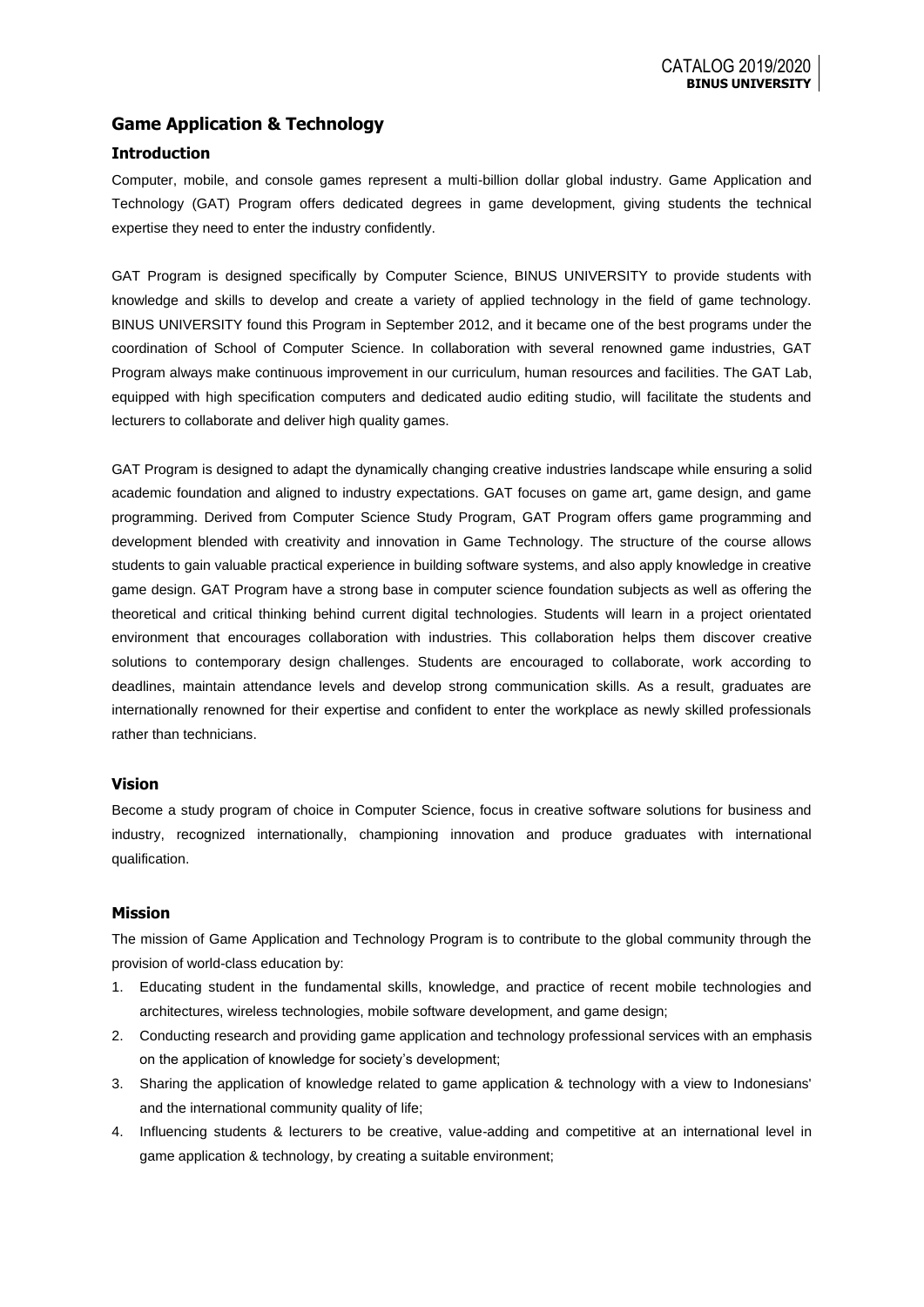5. Preparing students as smart and skilled game application & technology professionals, leaders, and entrepreneurs in the global market and/ or to continue in related disciplines.

### **Program Objective**

The objectives of the program are:

- 1. To provide students with a solid foundation of mathematical, algorithm principles, computer science knowledge and ethical that will be needed in IT practice;
- 2. To provide students with skills to apply design and development principles in the construction of software system applied in database technology, intelligence system, networking, multimedia development, game design and game technology;
- 3. To prepare students with abilities to keep up-to-date with the latest Information Technology specially in computer game technology trends, developments and industries;
- 4. To prepare students with abilities in problem solving and good communication skills to be able to work as an individual or in a team in an IT environment.

### **Student Outcomes**

After completing the study, graduates are:

- 1. Able to create software application design with the implementation of database system principal design to solve structured and semi-structured data;
- 2. Able to design software application solution based on problem analysis which can be solved with structured approach in informatics area;
- 3. Able to assess information technology trend and communication to deliver alternative solution of software development;
- 4. Able to create game software with the implementation of multimedia, computer network, and applicative database with use of artificial intelligence algorithm to solve real industry problems.

# **Prospective Career of the Graduates**

After finishing the Program, the graduate of Game Application and Technology Program could follow a career as:

- 1. Game Engineer / Developer
- 2. Game Designer
- 3. Game Artist / Technical Artist
- 4. Game Audio Engineer
- 5. Game Director / Chief Technology Officer
- 6. Game Content Provider
- 7. Game Consultant
- 8. Game Publisher
- 9. Entrepreneur

# **Curriculum**

The present curriculum used in the GAT Program has been developed in line with the National Curriculum. Also, the local content has been developed in line with the Computer Science Curriculum standard of ACM (Association for Computing Machinery), several local and foreign universities, national and international game industry and community (developer, publisher), up-to-date game technologies, and market trends. In addition, the students will have the opportunity to forge their Employability & Entrepreneurial Skills in the enrichment program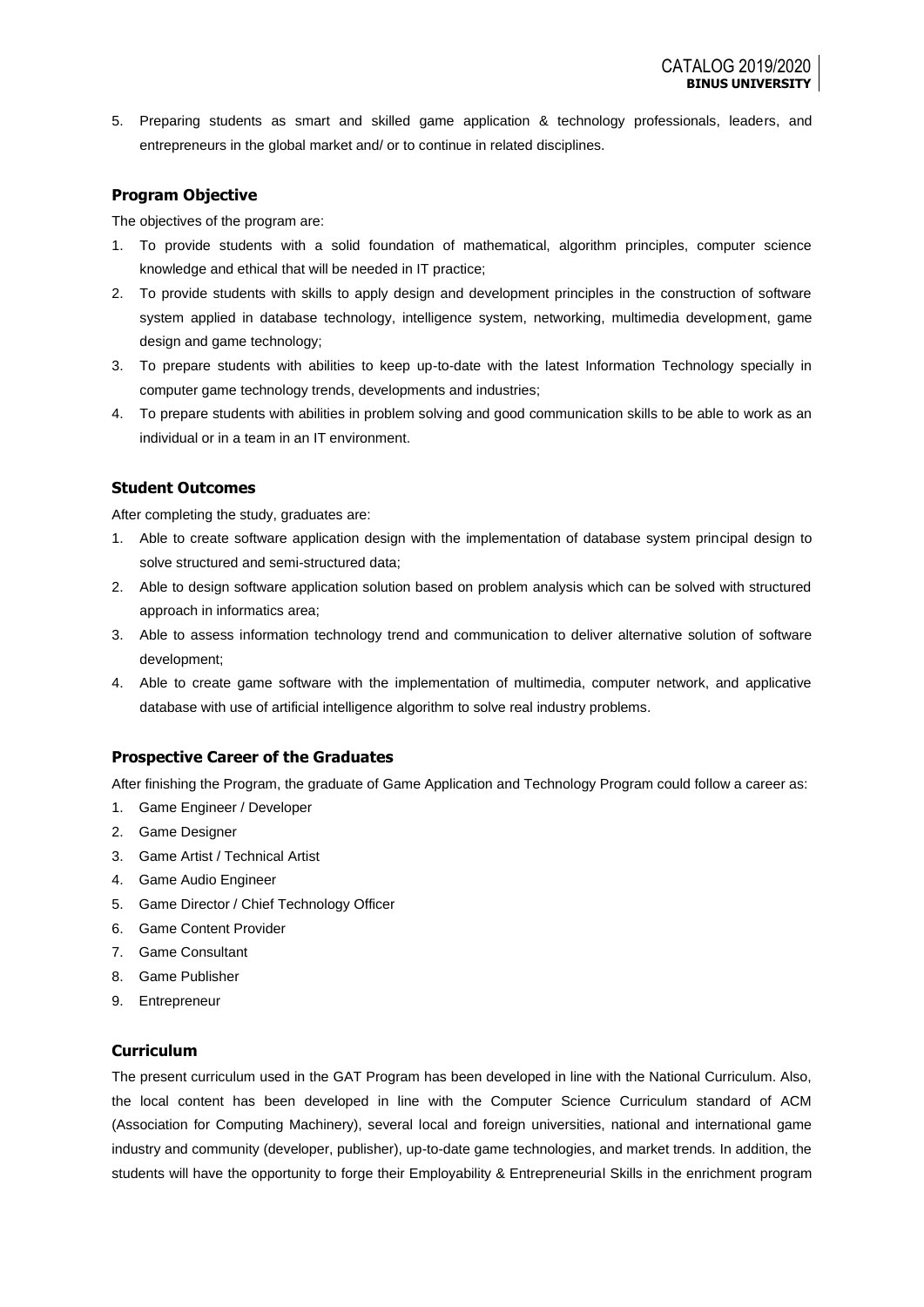offered by the university to ensure the students are well prepared for their future career. In the program, the students will have the opportunity to work in the internship program offered by various global industries; experience study abroad; start their own business; involve in the world class research project; implement their skills in the community development program. With these, our graduates are expected to be able to compete at both national and international level. Generally, the subjects of the curriculum are divided into these following groups of subjects:

#### **Core Computer Science Group**

The objective of this group is to provide grounding in GAT Program through practice as well as the applied theory which is required by business both now and in the future. The subjects included are programming, algorithm design and analysis, software engineering, databases, computer graphs, interactive multimedia, computer and human interaction, operation system, Game Art, Game Programming, and Game Design.

#### **Science**

The objective of this group is to provide an understanding of mathematics as one of the principal foundations of computer science. Another objective is to give an understanding of scientific methodology (data collection, hypothesis, market research, analysis) in problem-solving.

#### **Professional Practices**

The objective of this group is to develop the personal strengths of the student and to provide him or her with a professional character, professionalism in their field, management skills, oral and written communication skills, understanding of business ethic, ability to work as a team, and to develop a "Binusian" Character.

#### **The Field of GAT Subject**

The objective is to give the students a solid foundation of software development skills and to introduce the specific skills needed for developing game applications. The students are expected to develop their skills and master the techniques which will allow them to conduct research for both their thesis and to continue their studies.

The field of GAT subjects:

- 1. Game Programming and Development: to explore the various programming techniques and algorithm in game using industry-standard software and game engine.
- 2. Game Art: to explore various methodologies and techniques of game art and learn how to transform your art into assets for computer games and related industries using the latest technology and industry-standard software (2D and 3D, animation, modeling, character design).
- 3. Game Design: to explore the various methodologies and techniques of game story design, level design, gameplay design, human and computer interaction design.

All students of GAT Program must follow these three fields to become our eligible graduates. The objective of these fields is to provide the students with the knowledge and skills required by business & industry and who wants to develop their own game company.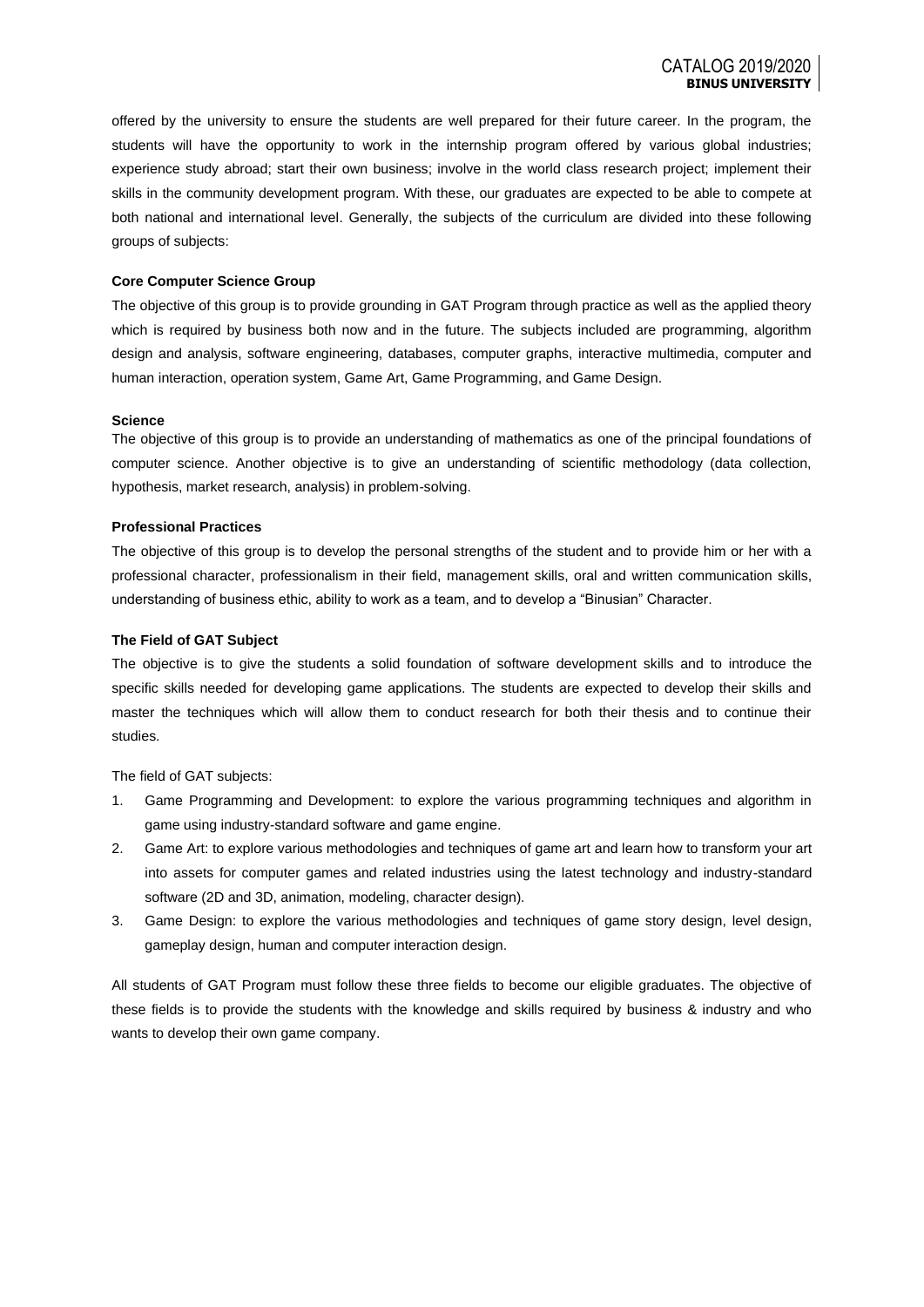#### **Course Structure**

| Sem            | Code                         | <b>Course Name</b>                         | SCU            | <b>Total</b>                 |
|----------------|------------------------------|--------------------------------------------|----------------|------------------------------|
| 1              | CHAR6013                     | Character Building: Pancasila              | 2              |                              |
|                | <b>MATH6025</b>              | <b>Discrete Mathematics</b>                | 4              |                              |
|                | <b>MATH6030</b>              | Linear Algebra                             | $\overline{2}$ |                              |
|                | <b>COMP6047</b>              | Algorithm and Programming                  | 4/2            |                              |
|                | GAME6002                     | Game Design*&**                            | $\overline{2}$ | 20                           |
|                | GAME6001                     | Introduction to Game Technology*           | 2              |                              |
|                |                              | <b>English University Courses I</b>        |                |                              |
|                | <b>ENGL6128</b>              | English in Focus                           | 2              |                              |
|                | <b>ENGL6130</b>              | <b>English for Business Presentation</b>   | 2              |                              |
|                | <b>CHAR6014</b>              | Character Building: Kewarganegaraan        | 2              |                              |
|                | <b>MATH6031</b>              | Calculus                                   | 4              |                              |
|                | <b>COMP6048</b>              | Data Structures*                           | 4/2            |                              |
|                | <b>ENTR6509</b>              | Entrepreneurship: Ideation                 | 2              |                              |
| $\overline{c}$ | GAME6004                     | Object Oriented Game Programming*&**       | 2/2            | 21                           |
|                | <b>LANG6061</b>              | Indonesian                                 | 1              |                              |
|                |                              | <b>English University Courses II</b>       |                |                              |
|                | <b>ENGL6129</b>              | English Savvy                              | 2              |                              |
|                | <b>ENGL6131</b>              | English for Written Business Communication | 2              |                              |
|                | <b>CHAR6015</b>              | Character Building: Agama                  | $\overline{c}$ | 21                           |
|                | COMP6049                     | Algorithm Design and Analysis*             | 4              |                              |
| 3              | <b>COMP6641</b>              | Artificial Intelligence***                 | 5              |                              |
|                | GAME6069                     | Game Programming*&**                       | 4              |                              |
|                | GAME6070                     | Storyboards & Concept Art*                 | $\overline{2}$ |                              |
|                | <b>COMP6056</b>              | Program Design Methods                     | 4              |                              |
|                | GAME6071                     | 3D Modeling for Games*&**                  | 2              |                              |
|                | <b>CPEN6109</b>              | <b>Computer Networks</b>                   | 2/2            |                              |
|                | <b>ISYS6280</b>              | Database Systems                           | 4/2            |                              |
| 4              | GAME6075                     | User Experience*&**                        | 2              | 23                           |
|                | <b>COMP6642</b>              | Software Engineering*&***                  | 5              |                              |
|                | GAME6072                     | Game Animation*&**                         | 4              |                              |
|                | <b>COMP6153</b>              | <b>Operating System</b>                    | 2/2            |                              |
|                | COMP6062                     | <b>Compilation Techniques</b>              | 4              |                              |
| $\mathbf 5$    | <b>ENTR6511</b>              | Entrepreneurship: Market Validation        | $\overline{2}$ |                              |
|                | <b>COMP6232</b>              | Human and Computer Interaction             | 2/2            | 24                           |
|                | GAME6076                     | Mobile & Web Game Programming*&**          | 4/2            |                              |
|                | GAME6073                     | Game Tools Development*&**                 | 4              |                              |
| 6              | <b>Enrichment Program I</b>  |                                            | 15             | 15                           |
| $\overline{7}$ | <b>Enrichment Program II</b> |                                            | 16             | 16                           |
| 8              | GAME6026                     | <b>Thesis</b>                              | 6              | 6                            |
|                |                              |                                            |                | <b>TOTAL CREDITS 146 SCU</b> |

 *\*) This course is delivered in English*

*\*\*) Global Learning System Course*

*\*\*\*) Entrepreneurship Embedded*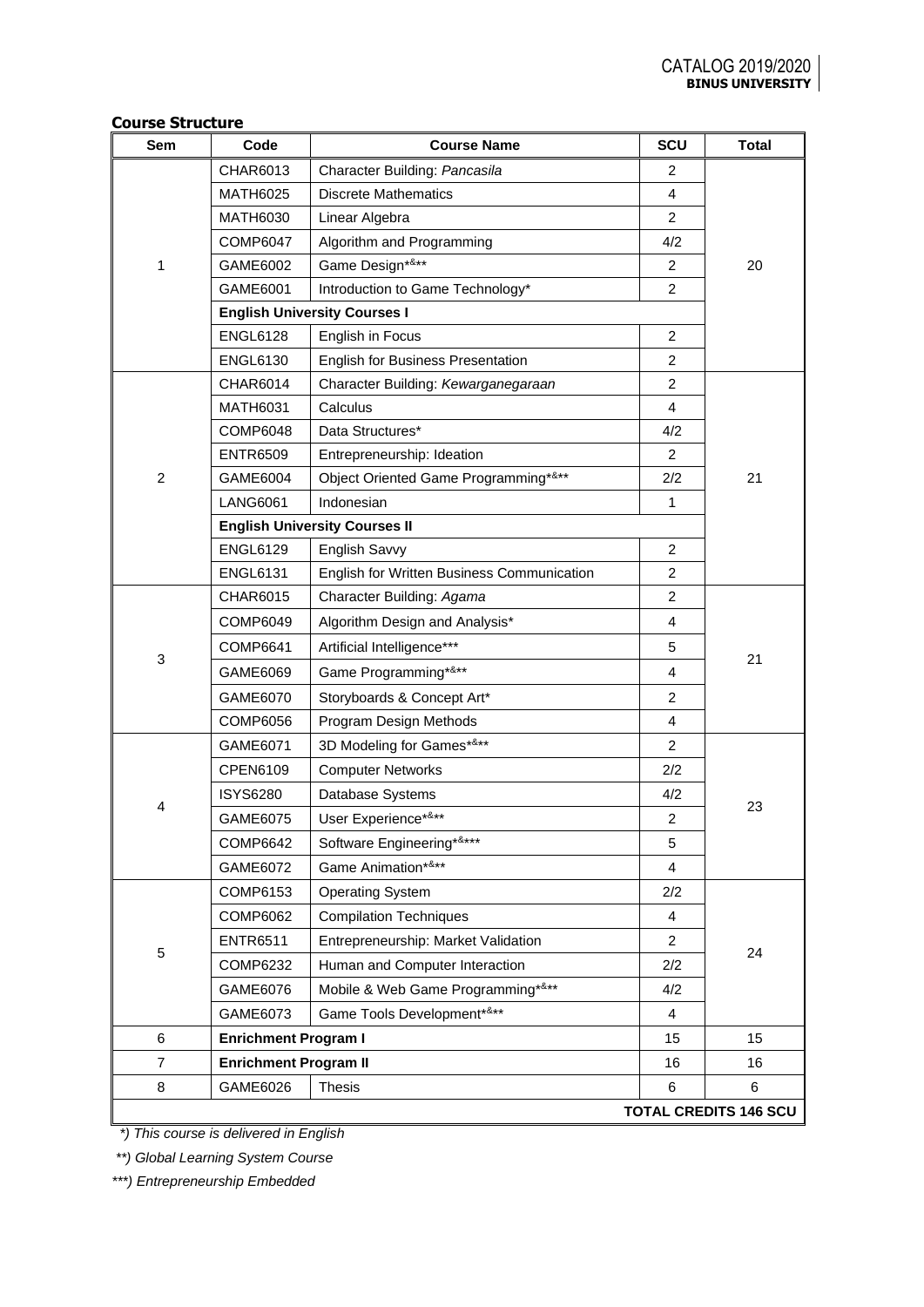### **English University Courses:**

- -) *For 1st Semester: English University Courses I, student with score BINUS UNIVERSITY English Proficiency Test less than 500 will take English in Focus, and student with score test greater than or equal to 500 will take English for Business Presentation*
- -) *For 2nd Semester: English University Courses II, student with score BINUS UNIVERSITY English Proficiency Test less than 500 will take English Savvy, and student with score test greater than or equal to 500 will take English for Written Business Communication*
- -) *Students must pass English Savvy with a minimum Grade of C*.

### **Enrichment Program I (6th Semester) & Enrichment Program II (7th Semester):**

-) *Student will take one of enrichment program tracks (off campus). See enrichment appendix for the tracks detail.*

| <b>Track</b>   |    | Semester 6 |    |           | <b>Semester 7</b> |     |    |           |           |    |              |     |
|----------------|----|------------|----|-----------|-------------------|-----|----|-----------|-----------|----|--------------|-----|
|                | IN | <b>RS</b>  | EN | <b>CD</b> | <b>SA</b>         | etc | IN | <b>RS</b> | <b>EN</b> | CD | <b>SA</b>    | etc |
| 1              | v  |            |    |           |                   |     | ۷  |           |           |    |              |     |
| $\overline{c}$ |    | v          |    |           |                   |     |    | v         |           |    |              |     |
| $\mathbf{3}$   |    |            | ۷  |           |                   |     |    |           | v         |    |              |     |
| $\overline{4}$ |    |            |    | v         |                   |     | v  |           |           |    |              |     |
| 5              |    |            |    | v         |                   |     |    |           |           | v  |              |     |
| 6              |    |            |    | v         |                   |     |    |           |           |    | ۷            |     |
| $\overline{7}$ |    |            |    |           | v                 |     | v  |           |           |    |              |     |
| 8              |    |            |    |           | ۷                 |     |    |           |           | v  |              |     |
| 9              |    |            |    |           | v                 |     |    |           |           |    | $\mathsf{v}$ |     |
| 10             |    |            |    |           |                   | v   | v  |           |           |    |              |     |
| 11             |    |            |    |           |                   | v   |    |           |           | v  |              |     |
| 12             |    |            |    |           |                   | v   |    |           |           |    | ۷            |     |

### **Enrichment Track Scheme**

Notes:

- IN : Internship
- RS : Research

EN : Entrepreneurship

CD : Community Development

- SA : Study Abroad
- etc : Study Program Special Purposes

#### Notes:

Student will take one of enrichment program tracks

Students who failed in Enrichment Program I can retake with the same track or change into another track. As for Enrichment Program II, student who failed with Internship, Research, Community Development, and Study Abroad track on Enrichment Program II, can retake with the same track or change into another track. However students who take **Entrepreneurship** track on Enrichment Program II, should **retake with another track**.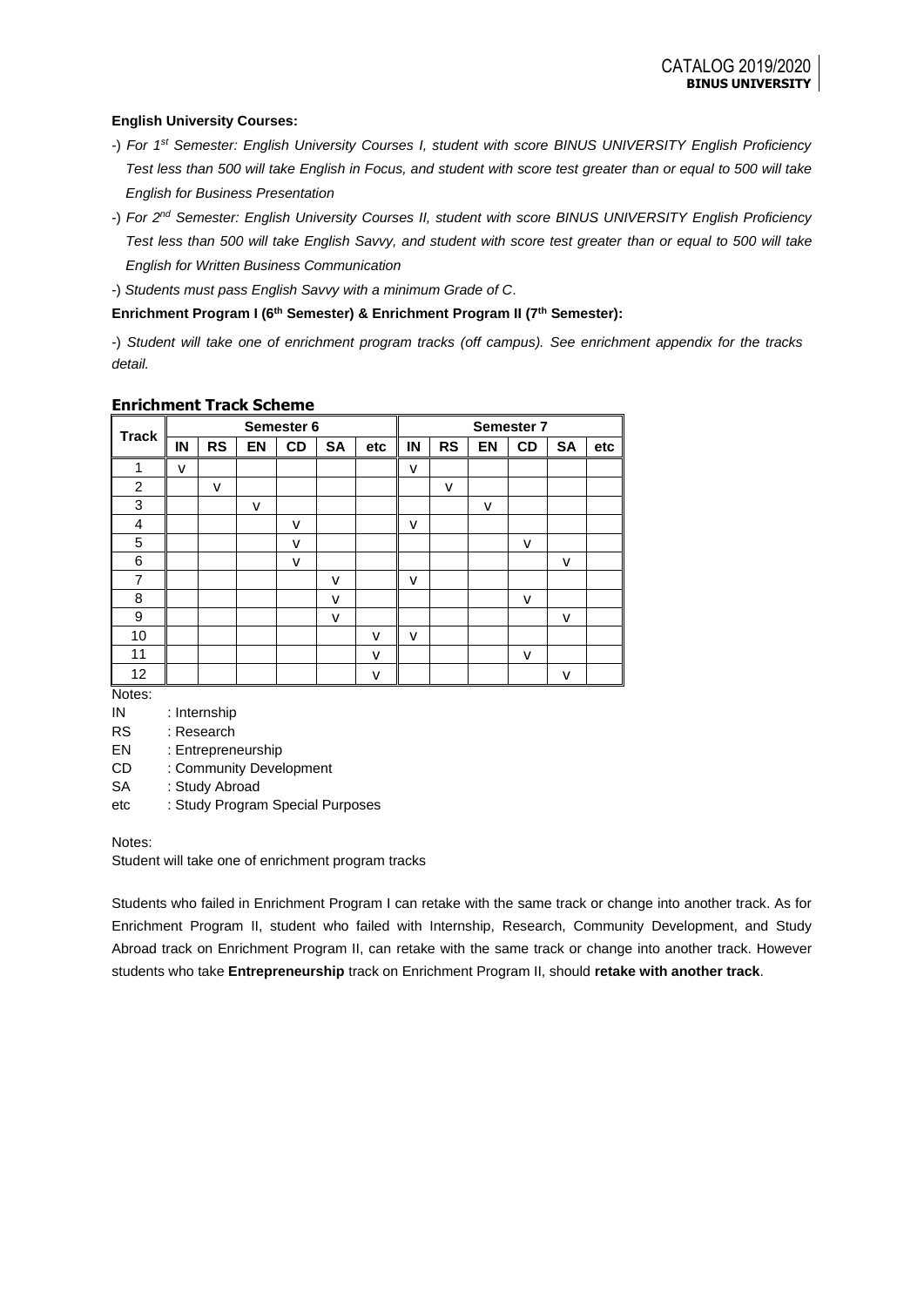# **Enrichment Internship Track**

| Code                                  | <b>Course Name</b>                        | scu | <b>Total</b> |  |  |
|---------------------------------------|-------------------------------------------|-----|--------------|--|--|
| <b>Enrichment Program I</b>           |                                           |     |              |  |  |
| GAME6061                              | <b>Game Industry Experience</b>           | 8   |              |  |  |
| GAME6066                              | Game Production in Industry               | 4   | 15           |  |  |
| GAME6067                              | <b>EES</b> in Game Industry               | 3   |              |  |  |
| <b>Enrichment Program II</b>          |                                           |     |              |  |  |
| GAME6062                              | Game Development Practice in Industry     | 8   | 16           |  |  |
| GAME6064<br>Game Research in Industry |                                           | 4   |              |  |  |
| GAME6063                              | <b>EES</b> in Game Development Experience | 4   |              |  |  |

# **Enrichment Entrepreneurship Track**

| Code                                                                             | <b>Course Name</b>                                                   | <b>SCU</b> | Total |  |  |
|----------------------------------------------------------------------------------|----------------------------------------------------------------------|------------|-------|--|--|
| <b>Enrichment Program I</b>                                                      |                                                                      |            |       |  |  |
| <b>ENTR6329</b>                                                                  | <b>Business Start Up</b>                                             | 8          |       |  |  |
| <b>ENTR6159</b>                                                                  | Business Model & Validation in Game Technology                       |            | 15    |  |  |
| <b>ENTR6160</b>                                                                  | Launching New Venture in Game Technology                             | 2          |       |  |  |
| EES in New Game Application and Technology<br><b>ENTR6380</b><br><b>Business</b> |                                                                      | 3          |       |  |  |
| <b>Enrichment Program II</b>                                                     |                                                                      |            |       |  |  |
| <b>ENTR6357</b>                                                                  | Growing a Business                                                   | 8          |       |  |  |
| <b>ENTR6161</b>                                                                  | Lean Start Up & Business Plan in Game Technology                     | 2          | 16    |  |  |
| <b>ENTR6162</b>                                                                  | Venture Capital in Game Technology                                   | 2          |       |  |  |
| <b>ENTR6368</b>                                                                  | <b>EES in Game Application and Technology Business</b><br>Experience | 4          |       |  |  |

# **Enrichment Research Track**

| Code                         | <b>Course Name</b>                                                                          | <b>SCU</b> | <b>Total</b> |  |  |  |
|------------------------------|---------------------------------------------------------------------------------------------|------------|--------------|--|--|--|
| <b>Enrichment Program I</b>  |                                                                                             |            |              |  |  |  |
| <b>RSCH6244</b>              | Research Experience I                                                                       | 8          |              |  |  |  |
| <b>RSCH6119</b>              | Scientific Writing I in Game Technology                                                     | 4          | 15           |  |  |  |
| <b>RSCH6291</b>              | Global EES I (Team Work, Communication, Problem<br>Solving & Decision Making)               | 3          |              |  |  |  |
| <b>Enrichment Program II</b> |                                                                                             |            |              |  |  |  |
| <b>RSCH6259</b>              | Research Experience II                                                                      | 8          |              |  |  |  |
| <b>RSCH6120</b>              | Scientific Writing II in Game Technology                                                    | 4          | 16           |  |  |  |
| <b>RSCH6267</b>              | (Self-Management, Planning<br>&<br>EES II<br>Global<br>Organizing, Initiative & Enterprise) | 4          |              |  |  |  |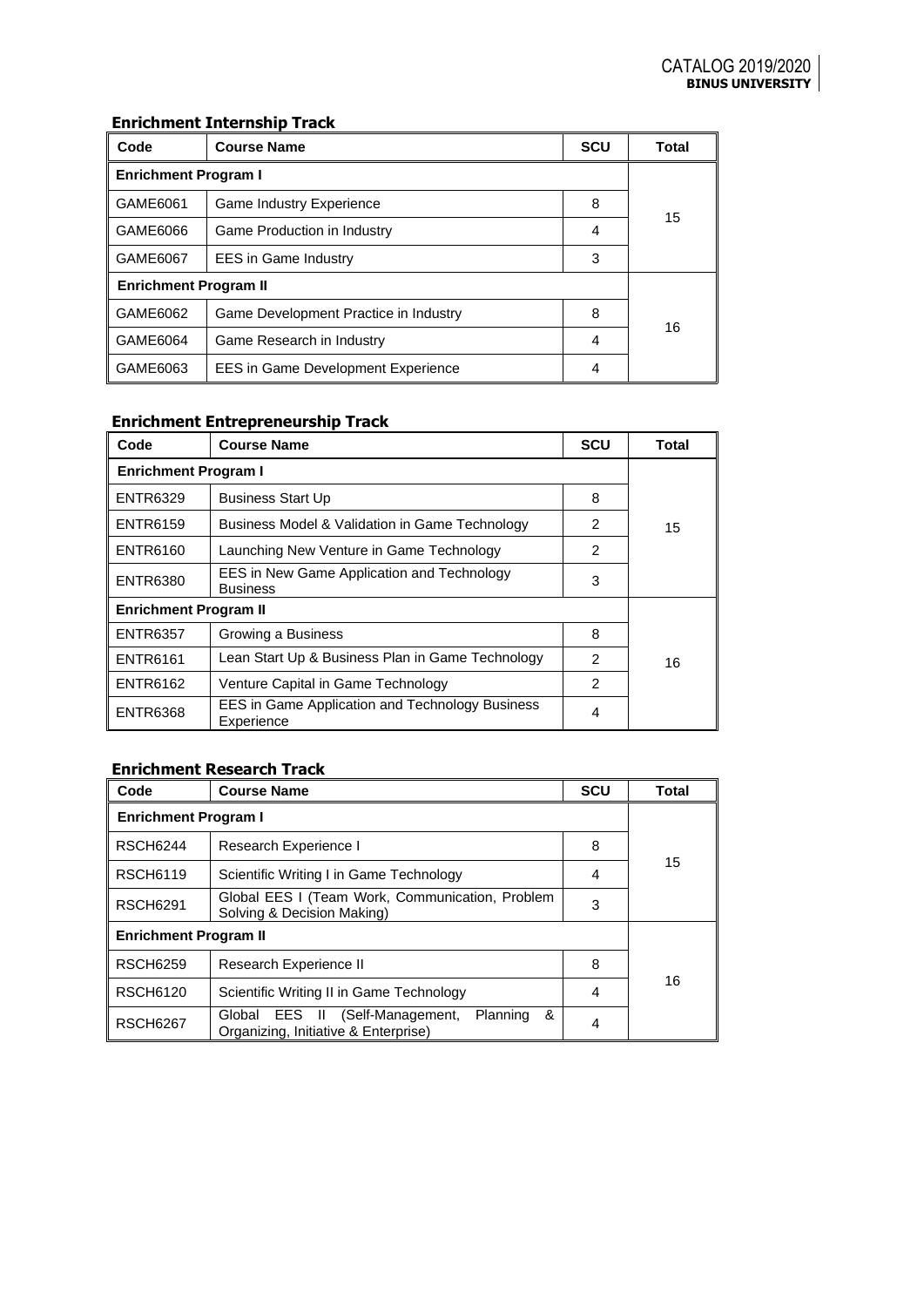## **Enrichment Community Development Track**

| Code                         | <b>Course Name</b>                                                                                   | <b>SCU</b> | <b>Total</b> |  |  |
|------------------------------|------------------------------------------------------------------------------------------------------|------------|--------------|--|--|
| <b>Enrichment Program I</b>  |                                                                                                      |            |              |  |  |
| CMDV6160                     | Community Outreach Project Implementation                                                            | 8          |              |  |  |
| <b>CMDV6045</b>              | Community Outreach Project Design in<br>Game<br>Technology                                           |            | 15           |  |  |
| <b>CMDV6204</b>              | Employability and Entrepreneurial Skills in Game<br>Application and Technology Community             | 3          |              |  |  |
| <b>Enrichment Program II</b> |                                                                                                      |            |              |  |  |
| CMDV6185                     | Community Development Project Implementation                                                         | 8          |              |  |  |
| <b>CMDV6046</b>              | Community Development Project Design in Game<br>Technology                                           | 4          | 16           |  |  |
| <b>CMDV6194</b>              | Employability and Entrepreneurial Skills in Game<br>Application and Technology Community Development | 4          |              |  |  |

# **Enrichment Study Abroad Track**

| Code                                    | <b>Course Name</b>                  |                | <b>Total</b> |  |  |
|-----------------------------------------|-------------------------------------|----------------|--------------|--|--|
| Elective courses list for study abroad* |                                     |                |              |  |  |
| <b>Enrichment Program I</b>             |                                     |                |              |  |  |
| GLOB6005                                | Elective Course for Study Abroad 1  | 4              |              |  |  |
| GLOB6006                                | Elective Course for Study Abroad 2  | 4              |              |  |  |
| GLOB6007                                | Elective Course for Study Abroad 3  | 4              |              |  |  |
| GLOB6008                                | Elective Course for Study Abroad 4  | $\overline{4}$ |              |  |  |
| GLOB6009                                | Elective Course for Study Abroad 5  | $\overline{c}$ |              |  |  |
| GLOB6010                                | Elective Course for Study Abroad 6  | $\overline{2}$ | 15           |  |  |
| GLOB6011                                | Elective Course for Study Abroad 7  | $\overline{2}$ |              |  |  |
| GLOB6012                                | Elective Course for Study Abroad 8  | $\overline{2}$ |              |  |  |
| GLOB6013                                | Elective Course for Study Abroad 9  | $\overline{2}$ |              |  |  |
| GLOB6014                                | Elective Course for Study Abroad 10 | $\overline{2}$ |              |  |  |
| GLOB6015                                | Elective Course for Study Abroad 11 | $\overline{2}$ |              |  |  |
| GLOB6016                                | Elective Course for Study Abroad 12 | $\overline{2}$ |              |  |  |
| GLOB6041                                | Elective Course for Study Abroad 25 | 3              |              |  |  |
| GLOB6042                                | Elective Course for Study Abroad 26 | 1              |              |  |  |
| <b>Enrichment Program II</b>            |                                     |                |              |  |  |
| GLOB6017                                | Elective Course for Study Abroad 13 | 4              |              |  |  |
| GLOB6018                                | Elective Course for Study Abroad 14 | $\overline{4}$ |              |  |  |
| GLOB6019                                | Elective Course for Study Abroad 15 | $\overline{4}$ |              |  |  |
| GLOB6020                                | Elective Course for Study Abroad 16 | $\overline{4}$ |              |  |  |
| GLOB6021                                | Elective Course for Study Abroad 17 | $\overline{2}$ |              |  |  |
| GLOB6022                                | Elective Course for Study Abroad 18 | $\overline{c}$ | 16           |  |  |
| GLOB6023                                | Elective Course for Study Abroad 19 | $\overline{2}$ |              |  |  |
| GLOB6024                                | Elective Course for Study Abroad 20 | $\overline{2}$ |              |  |  |
| GLOB6025                                | Elective Course for Study Abroad 21 | $\overline{2}$ |              |  |  |
| GLOB6026                                | Elective Course for Study Abroad 22 | $\overline{2}$ |              |  |  |
| GLOB6027                                | Elective Course for Study Abroad 23 | $\overline{c}$ |              |  |  |
| GLOB6028                                | Elective Course for Study Abroad 24 | $\overline{2}$ |              |  |  |

\*)Transferred courses will be transferred based on credit transfer policies on study program with total of 15 credits for Enrichment Program I and 16 credits for Enrichment Program II